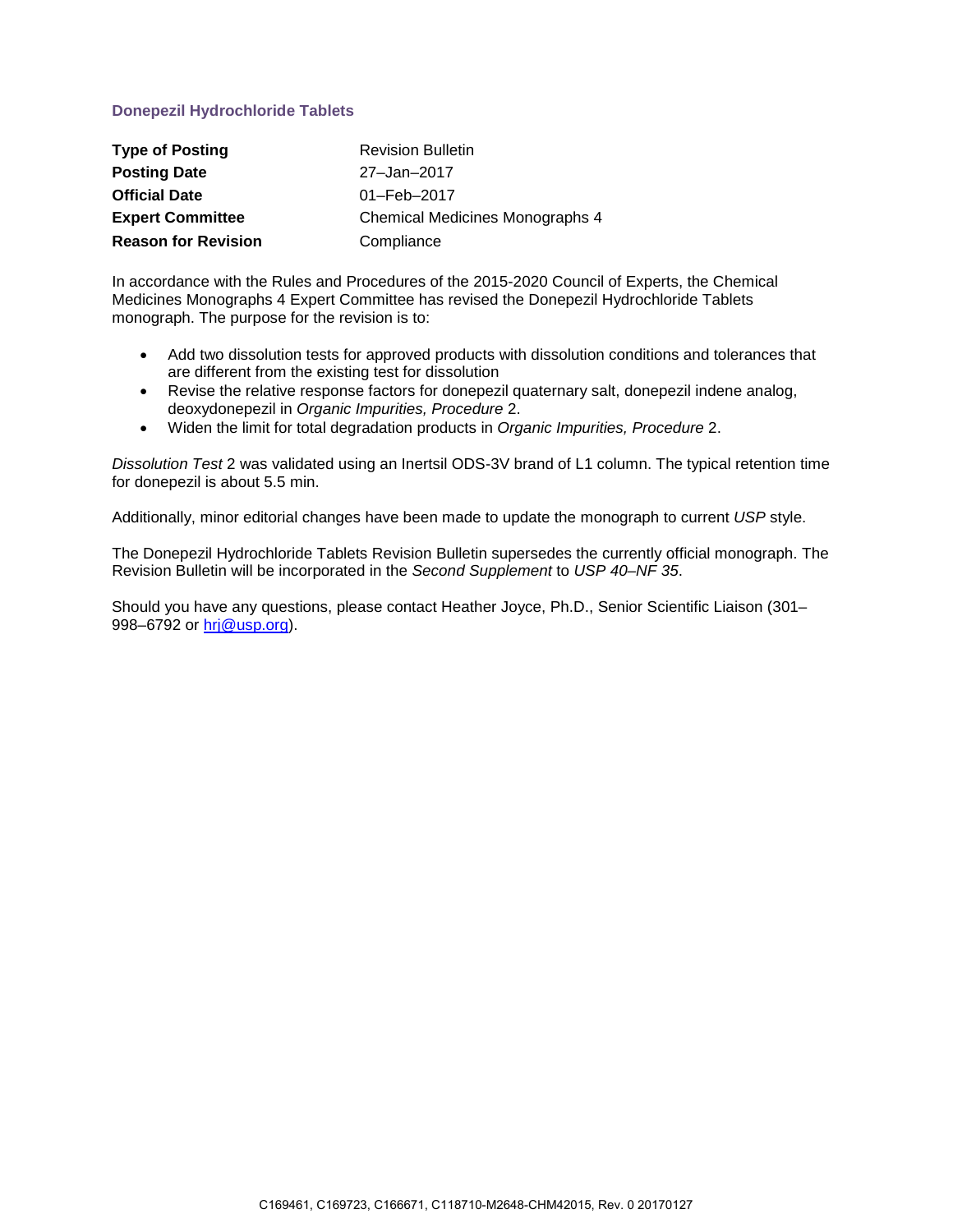## **Donepezil Hydrochloride Tablets Detector:** UV 271 nm

**Column temperature:** 35° **DEFINITION Flow rate:** 1.4 mL/min Donepezil Hydrochloride Tablets contain NLT 90.0% and **Injection •.volume:**•(RB 1-Feb-2017)<sup>20</sup> <sup>µ</sup><sup>L</sup> NMT 110.0% of the labeled amount of donepezil hydro- **System suitability** chloride (C24H29NO<sup>3</sup> · HCl). **Samples:** *System suitability solution* and *Standard*

- **A. ULTRAVIOLET ABSORPTION** 〈**197U**〉
	- Sample solution: Crush a suitable number of Tablets,<br>
	and transfer an amount of powder, equivalent to<br>
	10 mg of donepezil hydrochloride, to a 100-mL volu-<br>
	The Resolution: NLT 1.5 be<br>
	metric flask. Add 80 mL of 0.1 N hydro and transfer an amount of powder, equivalent to<br>
	10 mg of donepezil hydrochloride, to a 100-mL volu-<br>
	metric flask. Add 80 mL of 0.1 N hydrochloric acid,<br>
	and sonicate for 5 min. Cool the solution to room tem-<br>
	Tailing fac Fracture, and dilute with 0.1 N hydrochloric acid to<br>volume. Transfer a portion of this solution to a centri-<br>fuge tube, and centrifuge for 15 min. Transfer 5 mL of<br>the clear supernatant to a 25-mL volumetric flask, and<br>di
	-
	- **Acceptance criteria:** The solution exhibits absorption maxima at 230, 271, and 315 nm.
- maxima at 230, 271, and 315 nm.<br>**B.** The retention time of the major peak of the *Sample* **Example** Result =  $(r_0/r_s) \times (C_s/C_0) \times 100$ *solution* corresponds to that of the *Standard solution*, as *r<sub>U</sub>* = peak response of donepezil hydrochloride obtained in the *Assay*.

### • PROCEDURE

- **Diluent:** Methanol and 0.1 N hydrochloric acid (mg/mL) •
- **.•**(75:25)• (RB 1-Feb-2017)<br> **Mobile phase:** Dissolve 2.5 g of •sodium 1-de-<br> **Acceptance criteria:** 90.0%–110.0% canesulfonate<sub>. (RB 1-Feb-2017)</sub> in 650 mL of water, and add **PERFORMANCE TESTS** 1.0 mL of perchloric acid and 350 mL of acetonitrile. If necessary, adjust with an additional 0.5 mL of perchlo- *Change to read:* ric acid to a pH of about 1.8.
- **System suitability solution:** 0.2 mg/mL of USP **<sup>D</sup>ISSOLUTION** 〈**711**〉 Donepezil Hydrochloride RS and 0.008 mg/mL of USP **•**Donepezil Related Compound A RS. [NOTE—Dissolve in<br>
40% of the flask volume of methanol, swirl, and dilute<br>
with water to volume.]<br>
Standard solution: 0.4 mg/mL of USP Donepezil Hy-<br>
Standard solution: 0.4 mg/mL of USP Don
- Standard School and School and School and School and School and RS in Diluent. [NOTE—Dissolve in 60% of<br>the flask volume of Diluent, swirl, and dilute with Dilu-<br>ent to volume.]<br>Sample solution: Nominally 0.4 mg/mL of don
- Fundamental and solution. The magnetic state of the filade with the filtrate.<br>
Summer of Tablets in 75% of the flask volume of Dilu-<br>
ent, and sonicate in an ultrasonic bath for 20 min.<br>
Swirl the mixture for 30 s, allow

- **Mode:** LC
- 
- **Column:** 4.6-mm × 15-cm; 5-µm packing L1
- 
- 
- -
- 
- **IDENTIFICATION**<br>
 **A. ULTRAVIOLET ABSORPTION** (197U)<br>
Wavelength range: 220–360 nm<br>
Wavelength range: 220–360 nm
	-
	-
	-

**Analysis:** Using a 1-cm cell, record the UV spectrum of Lalculate the percentage of the labeled amount of the *Sample solution*.<br> **Analysis:** Using a 1-cm cell, record the UV spectrum of the *donepezil hydrochloride (C<sub>2*</sub>

$$
Result = (r_U/r_S) \times (C_S/C_U) \times 100
$$

- 
- **ASSAY** *r<sub>S</sub>* = peak response of donepezil hydrochloride from the *Standard solution*
- *C*<sub>S</sub> = concentration of USP Donepezil Hydrochloride<br>RS in the *Standard solution* (mg/mL)<br>C<sub>U</sub> = nominal concentration of donepezil
	- $=$  nominal concentration of donepezil **PROCEDURE** hydrochloride in the *Sample solution*

- -
	-
	-
	-
	-
	-
	-
	-
	-
	-
	- $mg/Table$ t (RB 1-Feb-2017)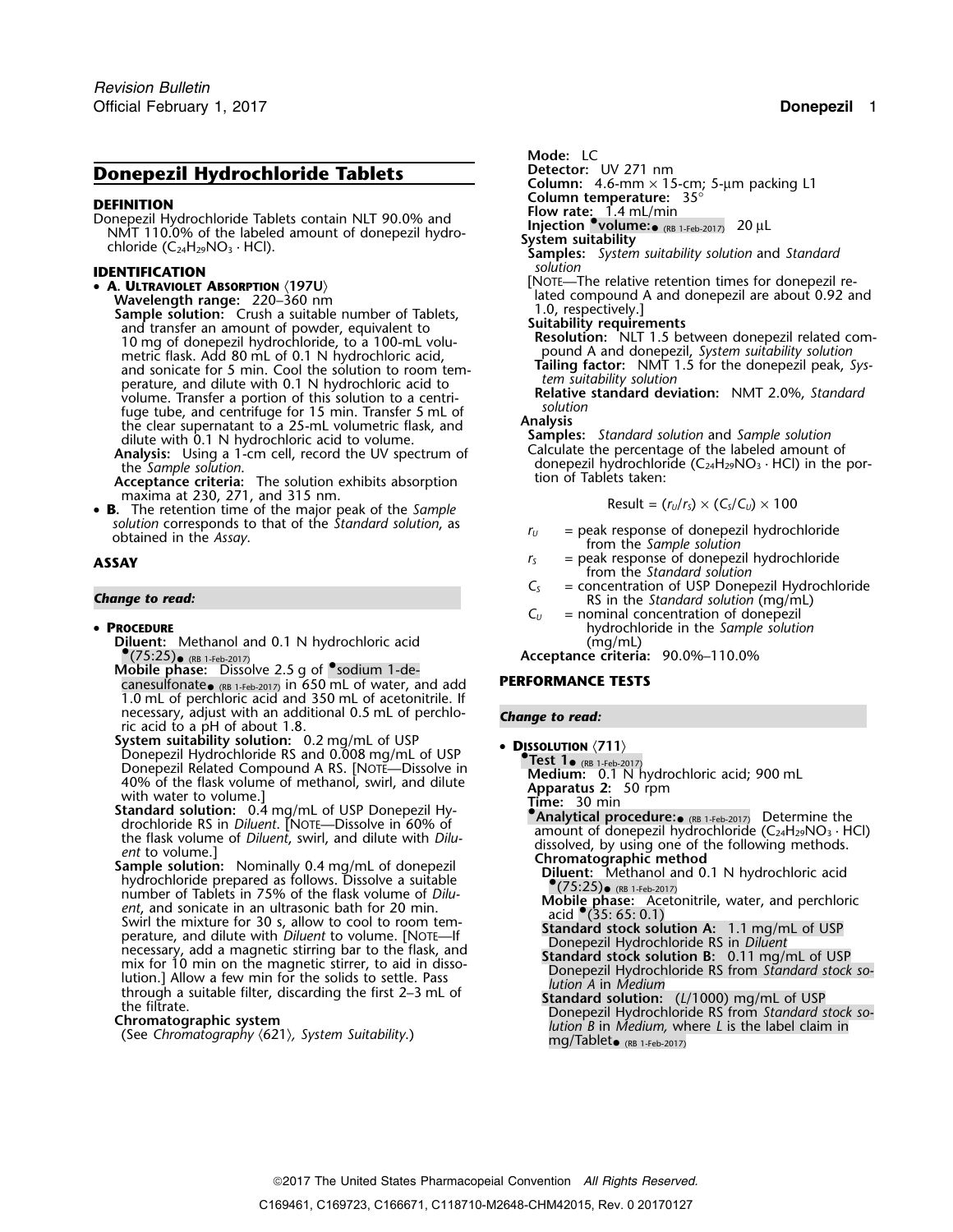2 **Donepezil** Official February 1, 2017 **Sample solution:** Pass a portion of the solution **Mobile phase:** Acetonitrile and *Buffer* (25:75) under test through a suitable filter of 0.45-µm pore **Standard stock solution:** 0.26 mg/mL of USP under test through a suitable filter of 0.45-µm pore size, discarding the first few mL of the filtrate. size, discarding the first few mL of the filtrate.<br>
Donepezil Hydrochloride RS prepared as follows.<br>
Transfer a suitable quantity of USP Donepezil Hydrochloride RS prepared as follows. **Chromatographic system** Transfer a suitable quantity of USP Donepezil Hydro- (See *Chromatography* 〈621〉*, System Suitability*.) chloride RS to an appropriate volumetric flask. Add **Detector:** UV 271 nm solve and dilute with *Medium* to volume. **Column:** 4.6-mm × 15-cm; 5-µm packing L1 **Standard solution:** (*L*/900) mg/mL of USP **Column:** 4.6-mm × 15-cm; 5-μm packing L1<br> **Column:** 4.6-mm × 15-cm; 5-μm packing L1<br> **Column temperature:** 35° **Donepezil Hydrochloride RS from** *Standard stock so***-<br>
Donepezil Hydrochloride RS from** *Standard stock so***-Injection •**<br>**Injection ••volume:•** (RB 1-Feb-2017) 50 µL<br>System suitability **System suitability**<br>
System suitability<br>
Sample: Standard solution<br>
Sample solution: Pass a portion of the filtrate. **Tailing factor:** Number 1.5 and the method of the filtrate.<br> **Tailing factor:** NMT 1.5 first 3 mL of the filtrate.<br> **Column efficiency:** NLT 5000 theoretical plates **Chromatographic system Column efficiency:** NLT 5000 theoretical plates<br>**Relative standard deviation:** NMT 2.0% **Relative standard deviation:** NMT 2.0% (See *Chromatography (621), System Suitability.*)<br>**Analysis Mode:** LC **Samples:** *Standard solution* and *Sample solution* **Detector:** UV 210 nm<br>Calculate the percentage of the labeled amount of **Column:** 4.6-mm × 15-cm; 5-µm packing L1 Calculate the percentage of the labeled amount of donepezil hydrochloride (C<sub>24</sub>H<sub>29</sub>NO<sub>3</sub> · HCl)<br>dissolved  $r_U$  = peak response from the *Sample solution*  $r_S$  = peak response from the *Standard solution <sup>r</sup><sup>S</sup>* = peak response from the *Standard solution* **Sample:** *Standard solution C<sub>S</sub>* = concentration of the *Standard solution* **Suitability requirements** (mg/mL) **Tailing factor:** NMT 1.5 <br>*L* = label claim (mg/Tablet) **Tailing factor:** NMT 1.5 **Relative standard deviat** *L* = label claim (mg/Tablet)<br> *V* = volume of *Medium*, 900 mL **Relative standard deviation:** NMT 2.0% *V* = volume of *Medium*, 900 mL<br> **Spectrometric method**<br> **Standard stock solution:** 0.11 mg/mL of USP<br>
Donepezil Hydrochloride RS in water<br> **Standard solution:** (*L*/900) mg/mL of USP<br> **Standard solution:** (*L/900*) mg/m **.Standard solution:** (*L*/900) mg/mL of USP from the vessel at each time point (*i*): Donepezil Hydrochloride RS from the *Standard stock solution* in *Medium*, where *L* is the label claim in Result*i* =  $(r_U/r_S) \times C_S$ mg/Tablet• (RB 1-Feb-2017) **Sample solution:** Pass a portion of the solution *<sup>r</sup><sup>U</sup>* = peak response of donepezil from the *Sample* under test through a suitable filter of 0.45-µm pore *solution* size. *r<sub>S</sub>* = peak response of donepezil from the *Standard r<sub>S</sub>* = peak response of donepezil from the *Standard solution* **Instrumental conditions** *solution* (See *Ultraviolet-Visible Spectroscopy*  $\langle 857 \rangle$ .)  $C_s$  = concentration of USP Donepezil Hydrochloride **Mode:** UV **Mode:** UV **RS** in the *Standard solution* (mg/mL)<br>Analytical wavelength: 230 nm **Research Constanting Calculate** the percentage of the labeled ame **Blank:** *Medium*<br>Calculate the percentage of the labeled amount of and act be each time point (i):<br>Calculate the percentage of the labeled amount of and act based at each time point (i): Calculate the percentage of the labeled amount of donepezil hydrochloride (C<sub>24</sub>H<sub>29</sub>NO<sub>3</sub> · HCl)<br>dissolved:  $Result = (A_U/A_S) \times (C_S/L) \times V \times 100$  $A_U$  = absorbance of the *Sample solution*<br> $A_U$  = absorbance of the *Standard solution*  $A_U$  = absorbance of the *standard solution*<br>  $C_S$  = concentration of the *Standard solution*<br>
(mg/mL) (1/L) × 100<br>
L = label claim (mg/Tablet)  $V =$  volume of *M*equation, 900 mL  
\n**7** U = volume of *M*equation, 900 mL  
\n**8** 1000 cm L  
\n**9** 200 cm L  
\n**9** 300 cm L  
\n**10** 400 cm L  
\n**11** 500% (Q) of the labeled amount of  
\n31 cm d  
\n**12** 300 cm L  
\n**13** 300 cm L  
\n**14** 400 cm L  
\n**15** 500 cm L  
\n**16** 500 cm L**For Tablets which contain 23 mg of donepezil**  $\mu$  **= volume of** *Medium***, 900 mln = volume of** *Medium***, 900 mln = 1<br>hydrochloride hydrochloride**<br>
Test 2: If the product complies with this test, the la-<br>
beling indicates that it meets USP Dissolution Test 2.<br>
Madium: nH 6 a phocphate buffor: 000 ml **Medium: Tolerances:** See *Table 1*. pH 6.8 <sup>p</sup>hosphate buffer; 900 mL **Apparatus 2:** 50 rpm **Times:** 1, 3, and 8 h **Buffer:** 5.0 g/L of monobasic ammonium phosphate in water adjusted with phosphoric acid to a pH of 2.3

**Mode:** LC 70% of the flask volume of *Medium.* Sonicate to dis-Iution in *Medium*, where *L* is the label claim in mg/ Tablet. Pass the solution through a suitable filter, dis-**Sample solution:** Pass a portion of the solution under test through a suitable filter, discarding the<br>first 3 mL of the filtrate. **Mode:** LC<br>**Detector:** UV 210 nm **Column temperature:** 35<sup>°</sup><br>Flow rate: 1.5 mL/min **Injection volume:** 50 µL Result = (*<sup>r</sup>U*/*<sup>r</sup>S*) × (*CS*/*L*) <sup>×</sup> *V* <sup>×</sup> 100 **Run time:** NLT 1.7 times the retention time of donepezil<br>System suitability<br>Sample: Standard solution

- 
- 
- 

Calculate the percentage of the labeled amount of

Result<sub>1</sub> =  $C_1 \times V \times (1/L) \times 100$ 

 $Result_2 = \{ [C_2 \times (V - V_5)] + [C_1 \times V_5] \} \times (1/L) \times 100$ 

- 
- 
- 
-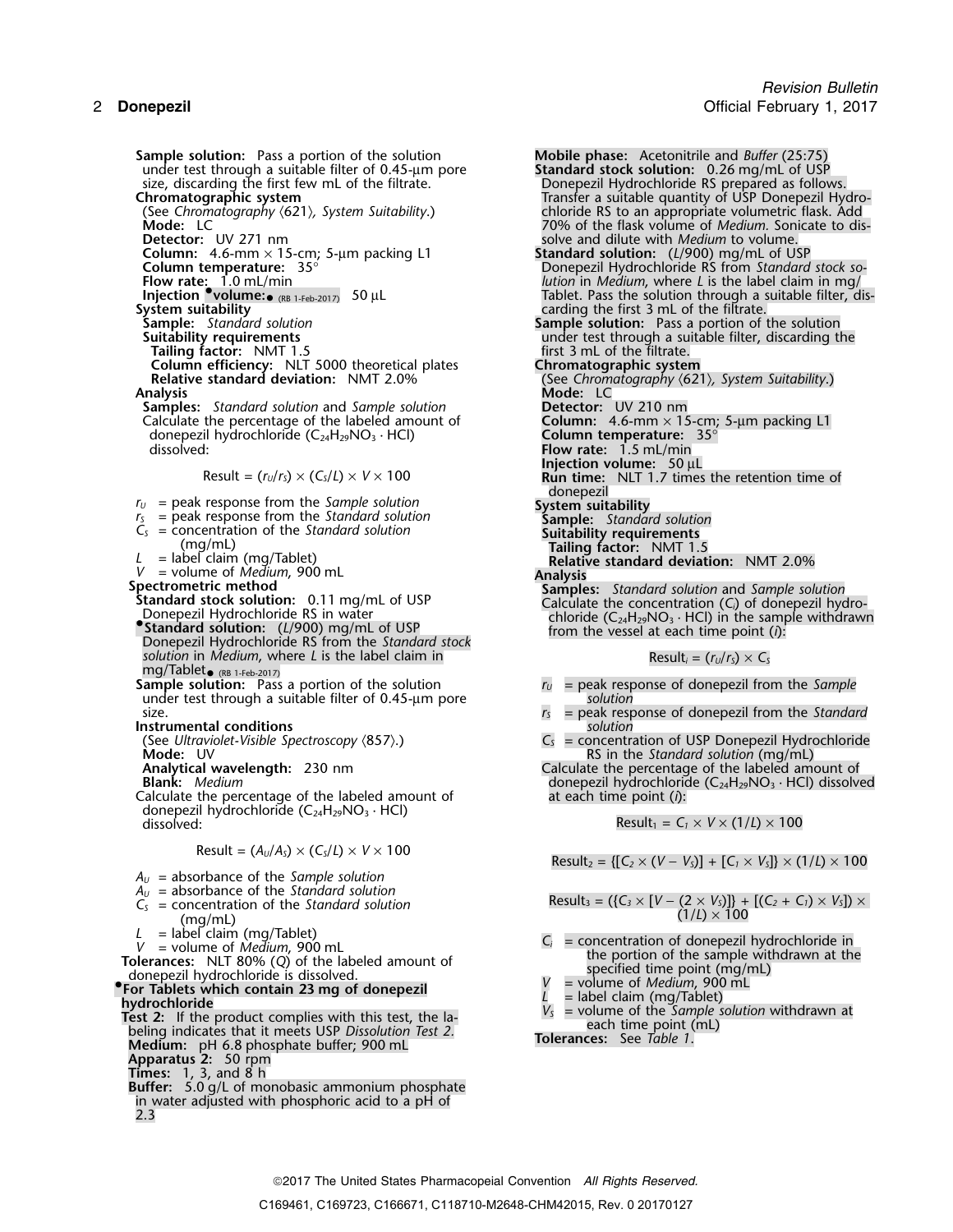| = label claim (mg/Table                                                               | <b>Table 1</b>                 |                                  |  |
|---------------------------------------------------------------------------------------|--------------------------------|----------------------------------|--|
| $V_s$ = volume of the Sample<br>each time point (m<br><b>Tolerances:</b> See Table 2. | <b>Amount Dissolved</b><br>(%) | <b>Time Point</b><br>Time<br>(h) |  |
|                                                                                       | <b>NMT 20</b>                  |                                  |  |
| Table 2                                                                               | $35 - 60$<br><b>NLT 80</b>     |                                  |  |
| ___                                                                                   |                                |                                  |  |

The percentages of the labeled amount of donepezil **(***i***) (h) (%)** hydrochloride  $(C_{24}H_{29}NO_3 \cdot HCl)$  dissolved at the times specified conform to *Dissolution*  $(711)$ , *Accep*-

# tance Table 2.<br> **Test 3:** If the product complies with this test, the labeling indicates that it meets USP Dissolution Test 3.

- 
- Standard stock solution: 0.25 mg/mL of USP **UNIFORMITY OF DOSAGE UNITS**  $\langle 905 \rangle$ **:** Meet the Donepezil Hydrochloride RS prepared as follows. **Constant Donepezil Hydro-** Transfer a suitable quantity of USP Donepezil Hydrochloride RS to an appropriate volumetric flask. Add **IMPURITIES** 70% of the flask volume of water. Sonicate to dissolve and allow to cool to room temperature. Dilute with water to volume. *Change to read:*
- **Standard solution:** (*L*/900) mg/mL of USP Donepezil Hydrochloride RS from *Standard stock so-* • **<sup>O</sup>RGANIC IMPURITIES, PROCEDURE <sup>1</sup>**
- 
- 
- 
- 
- 
- **System suitability System suitability**
- 
- 
- **Sample:** Standard solution<br>**Suitability requirements**<br>**Relative standard deviation:** NMT 2.0%
- **Analysis**<br>**Samples:** *Standard solution* and *Sample solution* 1.0, respectively.] Calculate the concentration  $(C_i)$  of donepezil hydro-<br>chloride  $(C_{24}H_{29}NO_3 \cdot HCl)$  in the sample withdrawn

 $Result_i = (A_i / A_s) \times C_s$  *solution* 

- 
- $A_S$  = absorbance of donepezil from the *Standard* solution
- $C<sub>S</sub>$  = concentration of USP Donepezil Hydrochloride RS in the *Standard solution* (mg/mL)

Calculate the percentage of the labeled amount of  $\Box$  Result =  $(r_u/r_s) \times (C_s/C_u) \times (1/f) \times 100$ donepezil hydrochloride (C<sub>24</sub>H<sub>29</sub>NO<sub>3</sub> · HCl) dissolved at each time point (*i*):

$$
P = \frac{1}{2}
$$

hydrochloride in the *Sample solution* Result<sup>3</sup> = ({*C<sup>3</sup>* <sup>×</sup> [*<sup>V</sup>* <sup>−</sup> (2 <sup>×</sup> *<sup>V</sup>S*)]} + [(*C2*<sup>+</sup>*C1*) <sup>×</sup> *<sup>V</sup>S*]) <sup>×</sup> (mg/mL) (1/*L*) ×<sup>100</sup> *<sup>F</sup>* = relative response factor (see •.*Table 3*)• (RB 1-Feb-

= concentration of donepezil hydrochloride in **Acceptance criteria:** See *•Table 3*. the portion of the sample withdrawn at the specified time point (mg/mL)

 $=$  volume of *Medium*, 900 mL

= label claim (mg/Tablet)

 $V_s$  = volume of the *Sample solution* withdrawn at each time point (mL)<br>**Tolerances:** See *Table 2*.

| .                 |            |                                |  |  |
|-------------------|------------|--------------------------------|--|--|
| <b>Time Point</b> | Time<br>h) | <b>Amount Dissolved</b><br>(%) |  |  |
|                   |            | $10 - 30$                      |  |  |
|                   |            | $33 - 53$                      |  |  |
|                   |            | <b>NLT 80</b>                  |  |  |

being indicates that it meets USP Dissolution lest 3.<br>
Medium: pH 6.8 phosphate buffer; 900 mL<br>
Apparatus 2: 50 rpm<br>
Times: 1, 3, and 10 h<br>
Times: 1, 3, and 10 h<br>
tance Table 2.• (RR 1-Feb-2017) tance Table 2. $\bullet$  (RB 1-Feb-2017)<br>• **UNIFORMITY OF DOSAGE UNITS** (905): Meet the

## [NOTE—On the basis of the synthetic route, perform ei- *lution* in *Medium,* where *L* is the label claim in mg/ Tablet **Tablet** ther *Procedure 1* or *Procedure 2. Procedure 2* is recom-<br>**Sample solution:** Pass a portion of the solution mended if any of the impurities included in *Table* Sample solution: Pass a portion of the solution<br>
under test through a suitable filter.<br> **Instrumental conditions**<br> **Instrumental conditions**<br> **Instrumental conditions**<br> **Instrumental conditions**<br> **Instrumental conditions Diluent, Mobile phase, System suitability solution, Instrumental conditions Sample solution,** and **Chromatographic system:** (See *Ultraviolet-Visible Spectroscopy* 〈857〉.) **Mode:** UV-Vis **Analytical wavelength:** 315 nm **Standard Solution:** • **COLUTAN Standard solution:** • **COLUTAN STANDING**<br>**Analytical wavelength:** 315 nm **Standard Solution: • 1.0.0008 mg/mL**• (RB 1-Feb-2017) of USP **Blank:** *Medium* Donepezil Hydrochloride RS in *Diluent* **Sample:** *Standard solution* **Samples:** *System suitability solution* and *Standard* **Relative standard deviation:** NMT 2.0% [NOTE—The relative retention times for donepezil re-**Analysis** lated compound A and donepezil are about 0.92 and chloride the concentration (C<sub>i</sub>) of donepezil hydro-<br>chloride (C<sub>24</sub>H<sub>29</sub>NO<sub>3</sub> · HCl) in the sample withdrawn<br>from the vessel at each time point (i):<br>from the vessel at each time point (i):<br>from the vessel at each time po pound A and donepezil, *System suitability solution* **Relative standard deviation:** NMT 8.0%, *Standard* **Analysis** *A<sup>U</sup>* = absorbance of donepezil from the *Sample* **Samples:** *Standard solution* and *Sample solution* s*olution*<br>https://the impurities using the relative reten-اsorbance of donepezil from the St*andard* [NOTE—Identify the impurities using the relative reten-Calculate the percentage of any individual impurity in the portion of Tablets taken:  $r_U$  = peak response of each individual impurity from the *Sample solution*

- Result<sub>1</sub> =  $C_1 \times V \times (1/L) \times 100$  *r<sub>S</sub>* = peak response of donepezil hydrochloride from the *Standard solution*
- Result<sub>2</sub> = {[C<sub>2</sub> × (V V<sub>S</sub>)] + [C<sub>1</sub> × V<sub>S</sub>]} × (1/L) × 100<br>
C<sub>5</sub> = concentration of USP Donepezil Hydrochloride<br>
RS in the *Standard solution* (mg/mL)<br>
= nominal concentration of donepezil
	- = nominal concentration of donepezil<br>hydrochloride in the *Sample solution*
	-